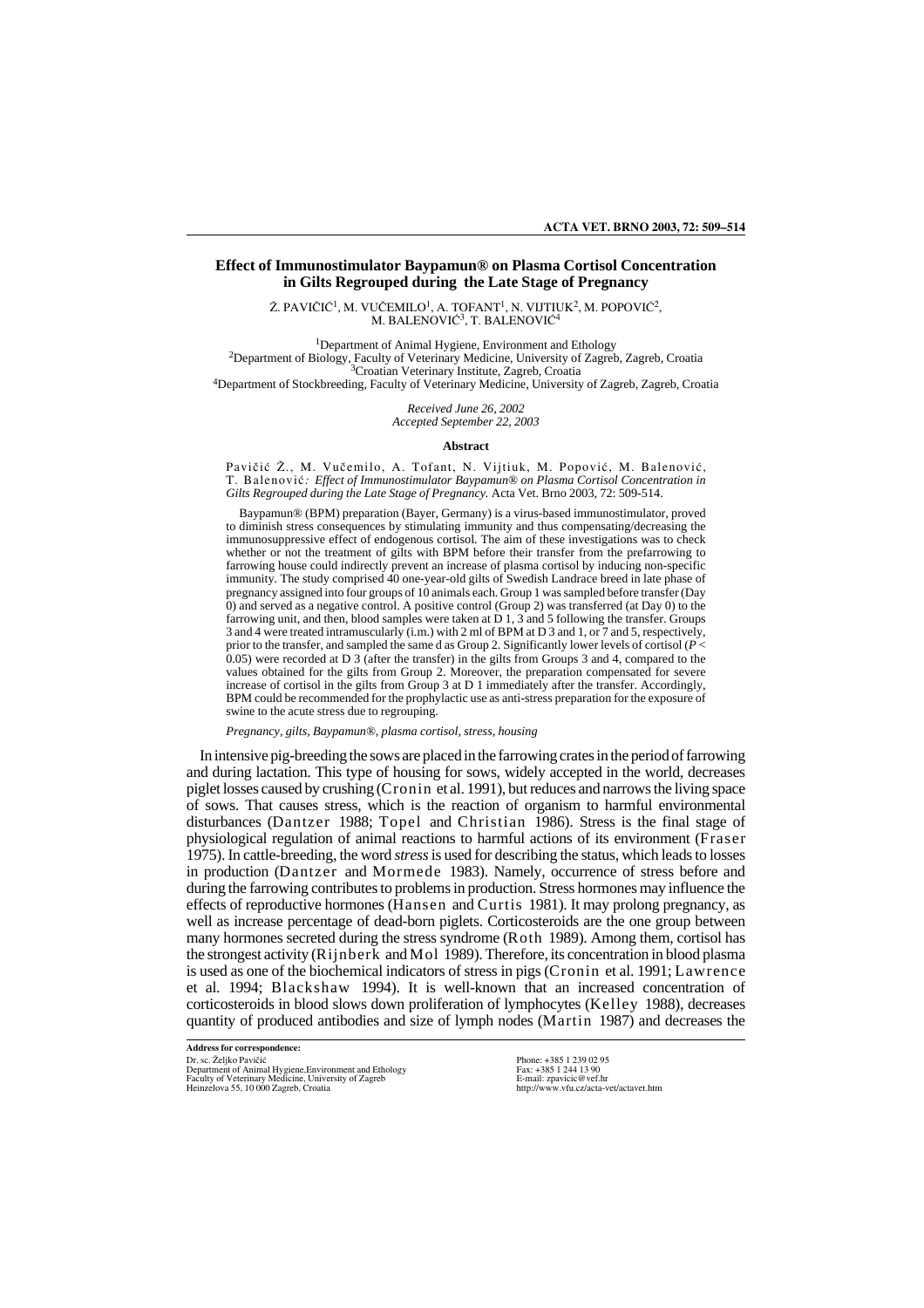ability of pig to resist infection (English and Edwards 1992). Various possibilities of reducing the stress factors are presently widely investigated. Immunomodulator Baypamun® (BPM) has been proved effective in immunostimulation as well as in improving reproduction and production performance in swine (Cutler and Prime 1988; Steinmasl and Wolf 1990; Valpotiç et al. 1993; Kyriakis et al. 1996; Krsnik et al. 1999). One of the most vulnerable phases in the technology of industrial pig-breeding is transfer of the late-pregnant gilts from the prefarrowing to farrowing house. That is usually followed by the high risk of acute stress and consequences, which may affect immunocompetence of the gilts themselves and of their offspring. It can also affect normal farrowing and the behaviour of gilts during lactation.

The aim of these investigations was to check whether or not the treatment of gilts with BPM before their transfer from the prefarrowing to farrowing house could indirectly prevent an increase of plasma cortisol by inducing non-specific immunity.

## **Materials and Methods**

The study comprised 40 pregnant gilts of Swedish Landrace breed, 365 ± 15 days old. The criteria for their selection were: the minimal body weight of 85 kg, phenotypic characteristics related to breed and minimal back bacon thickness of 20 mm. All the gilts were vaccinated against erysipelas, atrophic rhinitis, Aujeszky-disease, paravirosis, swine flu, respiratory and reproductive syndrome between 110-190 d of age. Protective vaccination against neonatal colibacillosis and clostridia enterotoxaemia was performed on d 90 of pregnancy.

Selected gilts were assigned to 4 groups comprising 10 animals each. In order to obtain insight into plasma cortisol concentration before the exposure of gilts to the stress of regrouping, blood samples were taken from 10 animals at D 0, before transfer from the prefarrowing to farrowing unit. These gilts were assigned to Group 1 and considered as a negative control group, which was not further sampled during the study. Second group of gilts (Group 2) served as a positive control. These animals were transferred to the farrowing unit and sampled at D 1, 3<br>and 5 following the transfer. Two ml of BPM (10<sup>6.75</sup> TCID inactivated stock 1701 D of Parapoxovis virus; B Germany) were administered i.m. to the gilts in Group 3 at D 3 and 1, as well as to the gilts in Group 4 at D 7 and 5, prior to their transfer from the prefarrowing to farrowing unit. Both groups of gilts received BPM in the early morning, immediately after the animals had been fed (8:30 to 9:00 hours a.m.).

The gilts were fed meals containing 12.5 MJ of digestible energy, 16% raw protein, 1% calcium and 0.6% total phosphorus per kg. Daily amount of food per gilt was 1.6 kg up to d of diagnosing of pregnancy, 1.8 kg up to d 60, 2.4 kg up to d 80, and 3.0 kg up to d 110 of pregnancy. Since d 111 of pregnancy, during the anticipation of farrowing, the daily amount of food given was decreased gradually.

The pregnant gilts have been housed during 70 d before transfer to farrowing units in common prefarrowing units of 16 m<sup>2</sup> suitable for housing of 6 gilts. At D  $\frac{3}{4}$  prior to expected farrowing, they were transferred by moving on their own to the single farrowing crates for the sow through 15 m long hall connecting the prefarrowing and farrowing units. The length and width of a single farrowing crate was 2.15 m and 1.65 m, respectively. The middle part of the farrowing crate for sow was 0.65 m wide; left and right parts for piglets were 0.40 m and 0.60 m wide, respectively.

Blood was taken from the gilts in the Group 1 immediately before transfer from the prefarrowing to farrowing unit, *i.e.* at 10 hours a.m. (D 0). Groups 2, 3 and 4, were bled at D 1, 3 and 5 after transfer to the farrowing unit. At d 1, blood was taken at 10.30 h a.m., immediately after the gilts had been transferred from the prefarrowing to farrowing unit. At D 3 and 5, blood was taken at 08.30 h, after the gilts had been fed. Prior to blood sampling the sows were immobilized using a wire nose loop. Blood was taken from the *vena cava cranialis*, 5 ml per dose and gilt. Disinfection of the sampling site was done just before taking the blood. Blood samples were kept at room temperature for half an hour and then centrifuged at 3500 rpm for 10 min. Blood plasma was transferred into sterile bottles and frozen at -20 ºC. Plasma cortisol was determined by radio immunoassay (RIA) as described earlier (Hasler et al. 1976) using the reagents of Department of Immunology, Zagreb, Croatia. The accuracy of the test was 89.9%, 88.4% and 89.1% at the concentrations of  $256 \pm 26$  nmol/l,  $180 \pm 21$  nmol/l and  $492 \pm 54$  nmol/l, respectively. Lower detection limit was 27 nmol/l.

The obtained data for the plasma concentration of cortisol within the groups of gilts were compared using oneway analysis of variance.

## **Results**

By comparing the results of the control Group 1 and the other three groups for the plasma concentration of cortisol at D 1 (Table 1; Fig. 1), we found that a significant difference ( $P <$ 0.05) occurred between control Group 1 and Group 4. According to the average results, the highest concentration of plasma cortisol of 295.3 nmol/l was found in Group 4, and the lowest of 137.10 nmol/l in control Group 1 (Table 1; Fig. 1).

510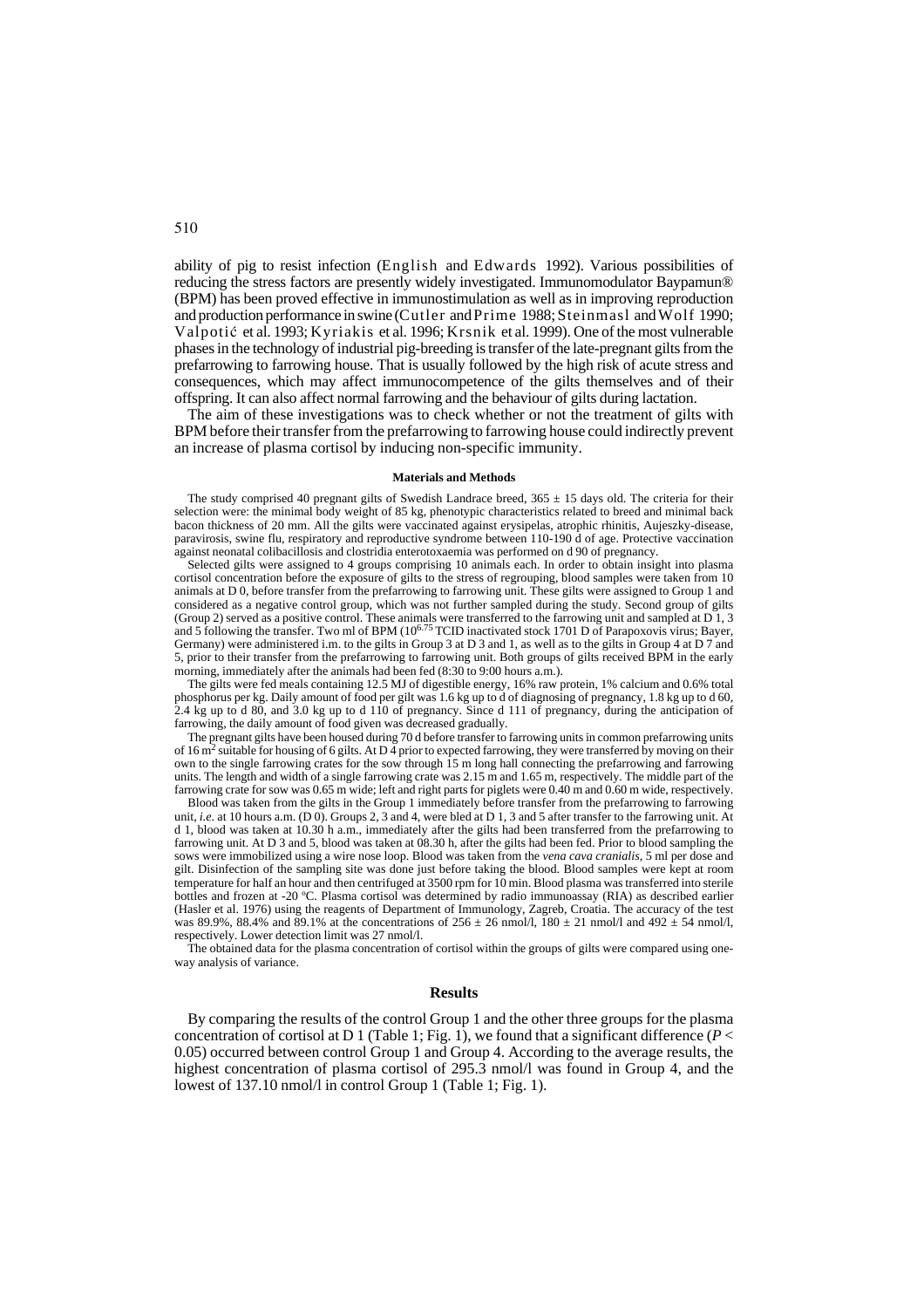| Group No.      | Treatment<br>(days prior | <b>Blood</b><br>sampling | Concentration of plasma cortisol (nmol/L)<br>at day |             |        |        |
|----------------|--------------------------|--------------------------|-----------------------------------------------------|-------------|--------|--------|
|                | to transfer              |                          | $\theta$                                            |             | 3      | 5      |
|                | None                     | <b>Before</b>            | a                                                   | **          |        |        |
| 1              |                          | transfer                 | 137.1                                               | NT          | NT     | NT     |
|                |                          | (at Day 0)               | ± 95                                                |             |        |        |
| $\overline{2}$ | None                     |                          |                                                     | a,b         | a      |        |
|                |                          |                          | NT                                                  | 224         | 241.3  | 162.1  |
|                |                          | After                    |                                                     | ± 95        | ± 86   | ± 142  |
| 3              | <b>BPM</b><br>$(-3/-1)$  | transfer                 |                                                     | $\mathbf b$ | a,b    |        |
|                |                          | (at Days                 | NT                                                  | 295.3       | 212    | 215    |
|                |                          | 1, 3                     |                                                     | ± 123.7     | ± 73.6 | ± 98.4 |
| $\overline{4}$ | <b>BPM</b><br>$(-7/-5)$  | and $5)$                 |                                                     | a,b         | a,b    |        |
|                |                          |                          | NT                                                  | 185         | 194    | 223.1  |
|                |                          |                          |                                                     | ± 72.1      | ± 86   | ± 134  |

Table 1 Mean  $(\pm SD)$  values of plasma cortisol in gilts\* treated with BPM prior to the transfer from prefarrowing to farrowing unit

\* Groups comprised 10 gilts each

\*\* Not tested

a,b – mean values with different letters in superscript differed significantly at  $P < 0.05$ 



Fig 1. Time course of plasma cortisol concentrations in gilts treated with BPM before the transfer from prefarrowing to farrowing unit.

Significantly lower cortisol concentrations (*P* < 0.05) were recorded at D 3 in the gilts of Groups 3 and 4 as compared to the values obtained for the gilts from Group 2, which served as non-treated control. Moreover, the preparation compensated a severe increase of cortisol in the gilts of Group 3 at D 1 immediately after the transfer. Accordingly, it seems likely that BPM given prophylactically may act as anti-stress preparation within D 1 and 3 following the exposure of swine to the acute stress due to regrouping.

# **Discussion**

Baypamun® (Bayer, Germany) is an inducer of paraimmunity, obtained by preparation of parapox virus isolated in the sheep affected by pustulous dermatitis and inactivated as described previously (Büttner et al. 1987; Strube et al. 1989). Its efficacy in reduction of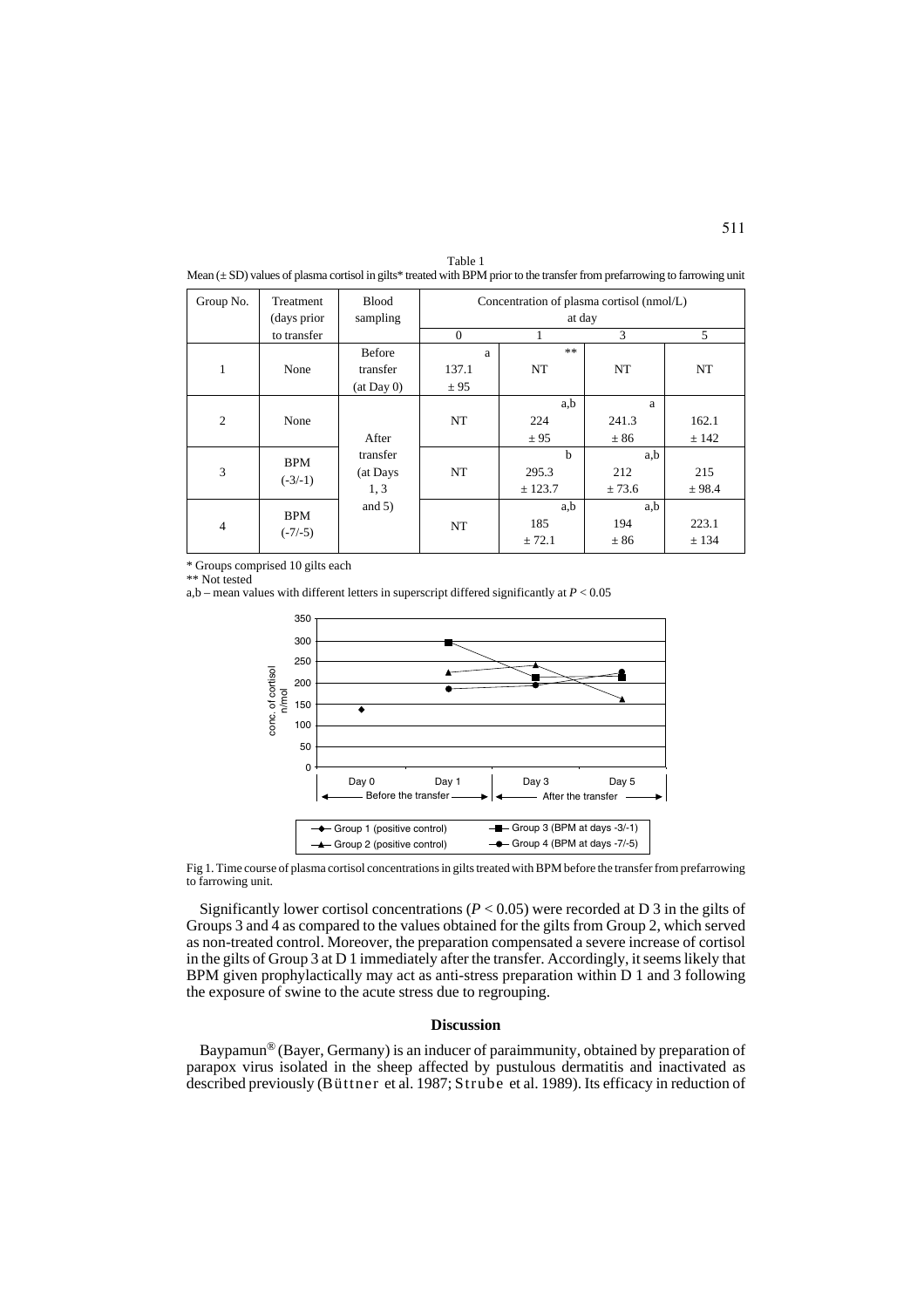stress and stimulation of non-specific immunity in pigs was a subject of several investigations (Cutlar and Prime 1988; Steinmasl and Wolf 1990; Valpotiç et al. 1993; Kyriakis et al. 1996). Namely, it was found that Baypamun® was effective in prevention or control of infections and alleviation of effects of stress factors, by mechanisms of direct antigenic stimulation of non-specific immunoreaction of an animal that is established within several hours after administration and remains detectable from 8 to 12 d (Mayr and Büttner 1984).

Application of Baypamun® may increase passively obtained immunity in new-born piglets after non-specific immunization of the pregnant sows and may reduce the losses caused by gastrointestinal syndrome during the perinatal period (Valpotiç et al. 1993). The same authors have found the significantly higher level of total proteins and immunoglobulins in the serum and colostrum of gilts and their piglets treated by Baypamun®. That clarifies the earlier standpoints that Baypamun® enhances humoral immunity of gilts and increases their lacteal immunity (Gregorko et al. 1989). Baypamun<sup>®</sup> was used in investigation of reproductive performance of the transported gilts, with the conclusion that three-time immunostimulation of gilts during the transport can enhance their reproductive performance, in terms of live-born piglets and average weight of piglets at farrowing (Kyriakis et al. 1996). A similar investigation with Baypamun® proved that two-time immunostimulation of the pregnant gilts before transferring from the prefarrowing to farrowing house may alleviate stress and thus influence decreasing of the share of deadborn piglets in the litter (Krsnik et al. 1999).

Having in mind that transfer from one housing to another causes stress in pregnant sow, we have tried to find if two-time treating of gilts with Baypamun® in different time periods could induce non-specific immunity and thus indirectly influence the immunosuppressive effect of cortisol and its level in plasma.

All the gilts in these investigations were completely integrated in the production technology of the farm, which means that they were protected against the severe specific disease agents by vaccination. However, such scheme did not protect them from stress factors, which may have negative impact on their production performance. From all the gilts in the groups, blood was taken in about the same time during the forenoon (taking in account the limits set by the production technology), because it is known that secretion of corticosteroids is not uniform during day and night (Rijnberk and Mol 1989). If there is not irregular stress situation, the strongest secretion of cortisol in humans, most domestic animals and pigs occurs at the end of the night and at the beginning of the day. The lowest secretion occurs in the late afternoon and during the night (Bottoms et al. 1972; Favre and Moatti 1977; Rijnberk and Mol 1989).

On the basis of the obtained results, we may conclude that the average concentration of plasma cortisol in Groups 2, 3 and 4 during the 3 d of investigation was higher than in Group 1. That is in accordance with investigations of Cronin et al. (1991), who found the concentration of plasma cortisol increased when the gilts were transferred from the prefarrowing to farrowing house. The plasma cortisol concentration of the gilts from Group  $\overline{3}$  at D 1 and from Group 4 at D 3 were increased in comparison with Group 1 ( $P < 0.05$ ). However, the normal levels of plasma cortisol of the conscious pigs, which were determined by RIA method, are 49.7-218 nmol/l (Hannon et al. 1990). Accordingly, we may conclude that the average level of plasma cortisol in the groups of gilts treated by Baypamun® preparation was within the mentioned limits, except Group 3 (295.3 nmol/l) at D 1 and Group 4 at D 5 (223 nmol/l). In Group 2, the average level of plasma cortisol was higher at D 1 (224 nmol/l) and at D 3 (241.3 nmol/l). In Group 4 at D 1, the average plasma cortisol concentration was lower compared with Group 2. Therefore, Baypamun<sup>®</sup> may have indirectly affected the decreasing of average plasma cortisol concentration in treated groups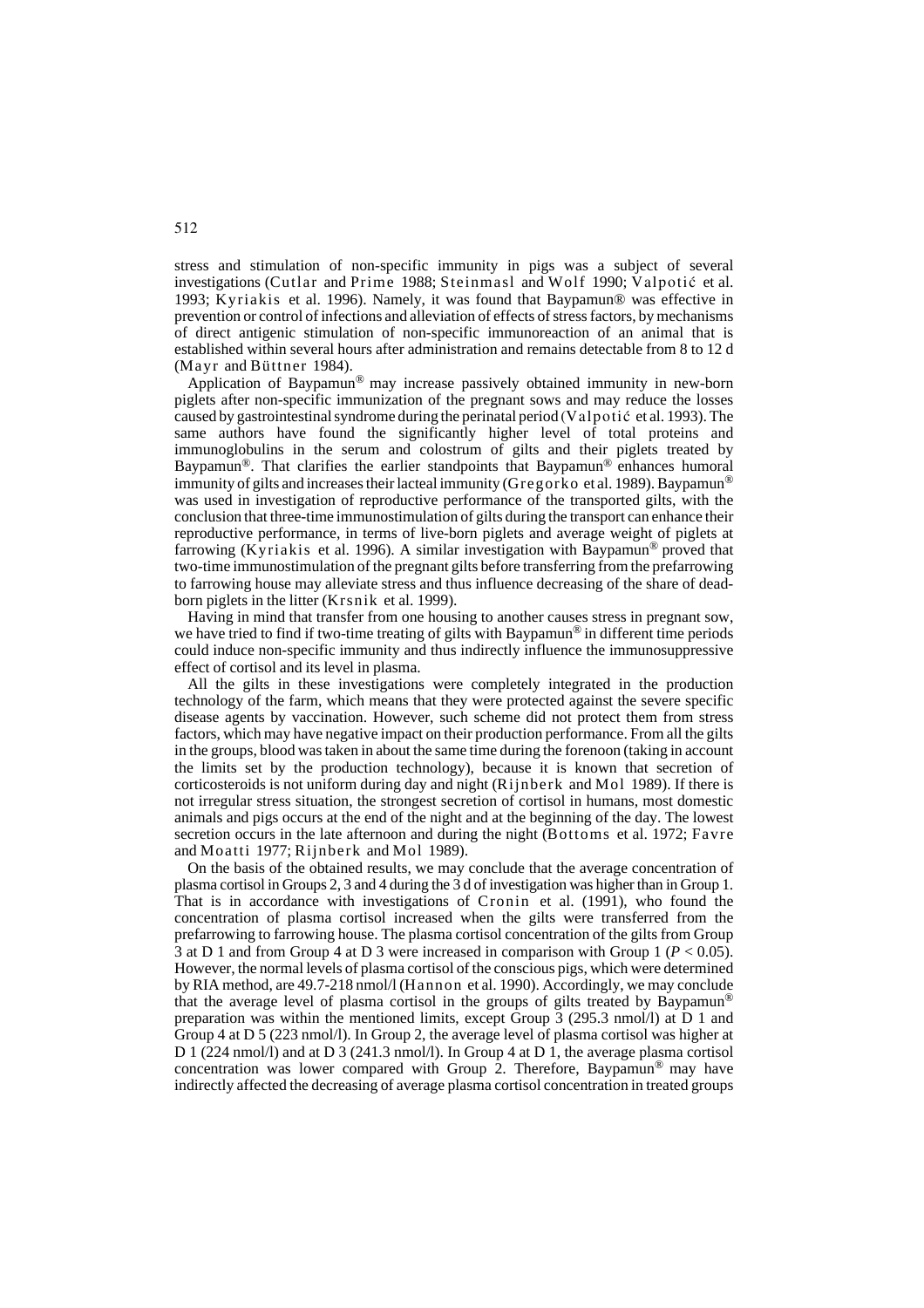of gilts up to farrowing, through induced non-specific immunity. A small increase of average plasma cortisol in the groups of gilts treated by Baypamun<sup>®</sup> preparation during  $D\bar{5}$ , compared to D 3 of investigation, is attributed to farrowing which occurred on D 4. Therefore, oscillations of average plasma cortisol concentration between groups treated by Baypamun® preparation and the Group 2 at D 5 certainly depended on individual ability of gilts in the group to resist the stress caused by farrowing. Significantly lower levels of cortisol ( $P < 0.05$ ) were recorded at D 3 (after the transfer) in the gilts of Groups 3 and 4 compared to the values obtained for the gilts of Group 2. Moreover, the preparation compensates for severe increase of cortisol in the gilts of Group 3 at D 1 immediately after the transfer. Accordingly, it seems likely that BPM given prophylactically may act as antistress preparation in swine exposed to the acute stress due to regrouping.

The further investigations on indirect influence of Baypamun® preparation on plasma cortisol are needed. Namely, the more precise determination of its influence on the consequences of farrowing stress could be obtained by testing the greater number of treated gilts immediately before and after the farrowing.

## **Vliv imunostimulátoru Baypamun® na koncentraci kortizolu v plazmû prasnic po pfieskupení v pozdní fázi gravidity**

Přípravek Baypamun® (BPN) (Bayer, Německo) je imunostimulátor na bázi virů, o kterém je prokázáno, že snižuje následky stresu stimulací imunity a tak kompenzuje/snižuje imunosupresivní efekt endogenního kortizolu.Cílem výzkumu bylo ověřit zda medikace prasnic BPM pfied transportem z odchovny na porodnu mÛÏe nepfiímo indukcí nespecifické imunity předcházet zvýšení koncentrace kortizolu v plazmě. Studie zahrnovala 40 jednoletých prasnic Švédské Landrasy v pozdní fázi gravidity, jenž byly rozděleny do čtyř skupin po 10 zvířatech. Skupině 1 byly odebrány vzorky krve před transportem (den transportu je označen jako den 0) a sloužily jako negativní kontrola. Pozitivní kontrola (skupina 2) byla transportována na porodnu (v dni 0) a pak byly odebrány vzorky krve 1., 3. a 5. den. Skupiny 3 a 4 byly medikovány 2ml BPM intramuskulárně tři a jeden, respektive sedm a pět dní před transportem a vzorky krve byly odebrány stejně jako skupině 2. Významně nižší hladiny kortizolu (*P* < 0,05) byly zaznamenány v den 3 (po transportu) u prasnic ze skupin 3 a 4 [které dostaly BPM v den -3/-1 respektive -7/-5 před transportem (den 0)] jak ve srovnání s prasnicemi ze skupiny 2, které sloužily jako nemedikovaná kontrola. Navíc, přípravek kompenzoval prudké zvýšení hladiny kortizolu u prasnic ze skupiny 3 v den 1 bezprostředně po transportu. Výsledky pokusu ukazují, že BPM podán profylakticky může působit jako antistresový přípravek během prvního a třetího dne po vystavení prasnic akutnímu stresu, vyvolanému přeskupováním prasnic před porodem.

## **References**

- BLACKSAW, JK, BLACKSHAW, AW, NEWMAN, FW 1994: Comparations of behaviour patterns of sows and litters in farrowing crate and farrowing pen. Appl Anim Behav Sci **39**: 281-295
- BOTTOMS, GD, ROESEL, OF, RAUSCH, FD, AKINS, EL 1972: Circadian variation in plasma cortisol and corticosterone in pigs and mares. Am J Vet Res **33**: 785-790
- BUTTNER, M, STRUBE, W, WOLF, G, HOERSTKE, M 1987: Parapoxivirus als Induktor unspezifischer Abwerhrmechanismen. Tierarztl Umsch **42**: 14-21
- CRONIN, GM, BARNETT, JL, HODGE, FM, SMITH, JA, Mc CALLUM, TH 1991: The welfare of pigs in two farrowing/lactation environments: cortisol responses of sows. Appl Anim Behav **32**: 117-127
- CUTLER, RS, PRIME, RW 1988: Reducing stillbirths in pigs. Austr Adv Vet Sci **65**: 111-113
- DANTZER, R, MORMEDE, P 1983: Stress in farm animals, a need for revaluation. J Animl Sci **57**: 6-18 DANTZER, R 1988: Le stress chez le porc. Res Med Vet **164**: 843-848
- ENGLISH, PR, EDWARDS, SA 1992: Animal welfare. In: Diseases of swine (Ed. by DJ TAILOR), pp. 901-908. Iowa State University Press-Ames-Iowa-USA
- FAVRE, D, MOATTI, JP 1977: Dosage des corticost, roides plasmatiques chez le porcelet. Ann Rech Vet **8**:111-120 FRASER, D 1975: The effects of straw on the behaviour of sows in tether stalls. Anim Prod **21**: 59-68